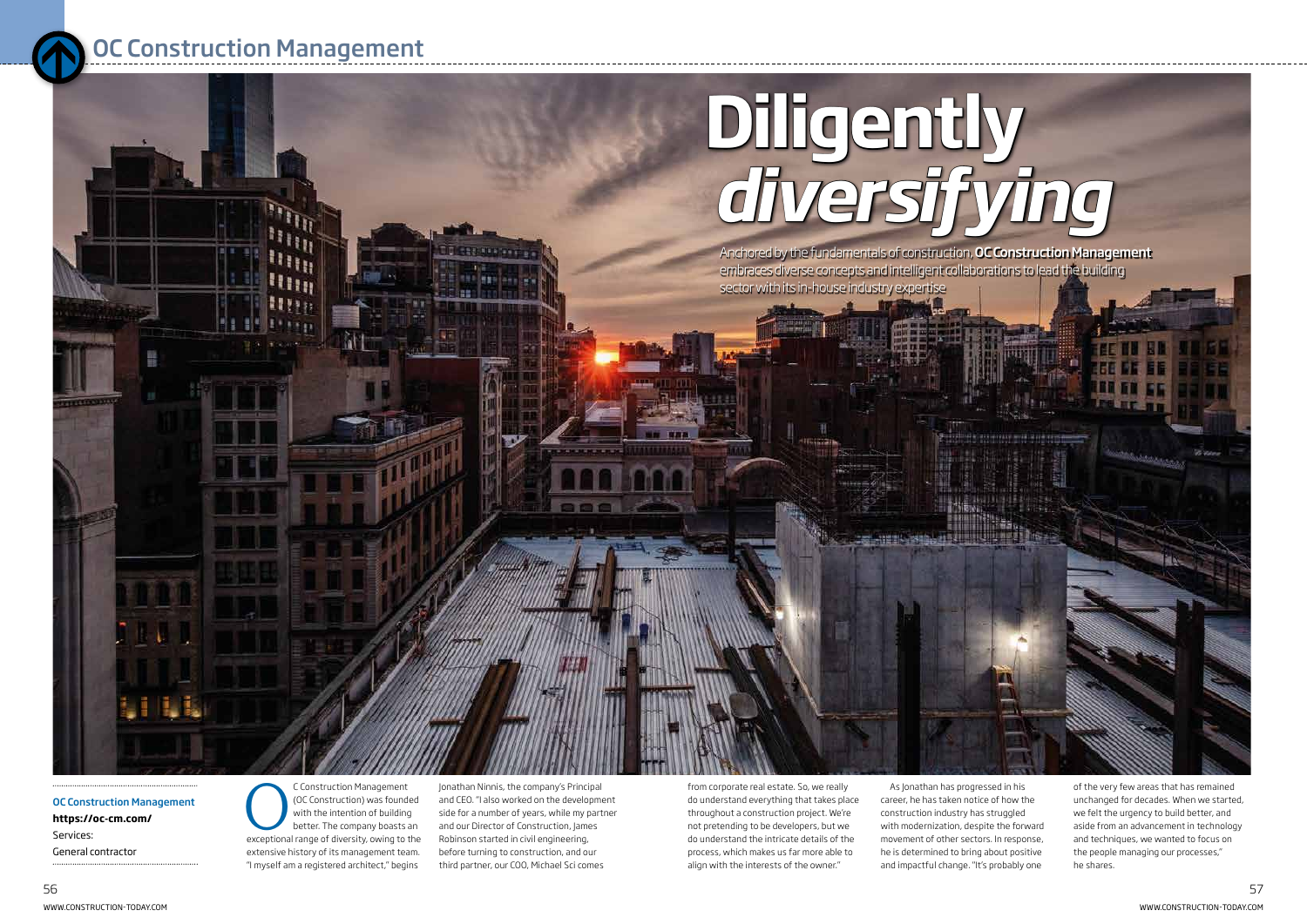This calculated approach has allowed OC Construction to achieve what others could not. Rather than directing its attention on increasing its size first, OC Construction was determined to have a united and wellcoordinated core from the get-go. "From processes, to putting together playbooks, to hiring the right people, and arranging the necessary departments; that was how we prepared ourselves for future growth. It allowed us to scale up in 2018 and 2019, when the market was expanding. Then we scaled back down slightly as we've dealt with Covid-19, and now we're back to scaling up again."

Jonathan acknowledges that outside investors also originally played an instrumental role in getting the company started. "It takes a sizable amount of capital to get a major construction company off the ground, especially in New York, and so we were very fortunate to have had early investors who had a lot of faith in us. Not only did they invest dollars, but they gave

"Culture, in particular, in our opinion has not been an area of significant investment in the building industry, and this is where OC Construction is determined to stand out. We're a people business that is heavily dedicated to revolving our operations around the skills and talent of those who work with us. To reinforce this, we have a full-time cultural architect and leadership coach, Tim Dobbins, who works almost exclusively with our firm, and we work consistently with him, on a weekly basis, both at the partner level and throughout our entire team.

"My partners and I all come from large company and large project backgrounds, so when we set out to establish this business, we wanted to start strong out the gates, and springboard ourselves to a sizable company in the most responsible way possible. We began with internal operations by deploying the best technology and hiring the best people to create a more scalable structure, and continued to grow from there," Jonathan explains.

us their resources and experience, in addition to projects, that a company of our age could typically never dream of. So, when you combine the previous experience of our partners, with that level of investment and those early projects, we were able to put together a resume that levelled us up for more projects, larger projects and institutional clients."

Diving deeper into the topic of OC Construction's project experience, the CEO shares with us two in particular that demonstrate his company's best practices. "Our largest project to date was the 440,000-square-foot tenant interiors contract at 390 Madison Avenue," he says. This project involved the relocation of 16 floors of front office private banking and leadership space for one of the largest banks in the world. Notable design features included 13 floors of work place, a two floor conference and amenity center including a full kitchen to support client functions, two enhanced café stations, a functioning terrace, as well

### OC Construction Management



as various collaboration spaces and a broadcast studio.

Another project that Jonathan is keen to discuss is 368 9th Avenue. "The site was originally built in 1930 by Sears Roebuck & Company as a combined warehouse and office building. In late 2014, the property was then acquired by Nuveen Real Estate, the current landlord, from the Feil Organization and Savanna. It sits on the southeast corner of 9th Avenue and 31st Street, and is in close

proximity to Penn Station, Hudson Yards and the Chelsea neighborhoods. We were honored to lay the foundations for WeWork's new 236,000-square-foot location at the building, which was actually the largest co-working transaction completed in New York City in 2018.

"We renovated and revamped the building's lobby, ground floor, and elevators as well as completed upgrades to the building's façade, and created a brand new 2000-square-foot

**GROUND FORCE CONSTRUCTION LTD.** P.O. BOX 736 New City, NY Tel: 914 375 0555

#### **GROUND FORCE CONSTRUCTION LTD.** Est. 2015

We are proud to participate in this tribute as a sub-contractor of OC-CM

Ground Force Construction has successfully partnered with OC CM on a number of projects and we look forward to continuing our relationship long into the future.

**GROUND FORCE CONSTRUCTION-FOR ALL YOUR CONCRETE AND MASONRY NEEDS** 

rooftop amenity space that overlooks the New York City skyline. The entire project was completed in the third quarter of 2019," he says, adding that working with older building structures falls under the umbrella of the company's strengths.

Of course, completing projects of this magnitude proved to be trickier during the pandemic. However, OC Construction worked studiously to ensure that, as a young company, it would outlast market instability, even if the strategy required inhouse adjustments. "The reality of Covid-19 changed our thinking overnight. It's not an uncommon occurrence for the direction of a young company to be influenced by external forces – the 2008 recession is a great example of this. So, in the case of Covid-19, our response was to diversify. This was due to how the commercial office sector contracted rather substantially, which forced us to open our eyes, and diversify by expanding our geography and our project type.

"One area that we refused to change was our focus on culture and the development

*"Over the last two years, we have opened offices in Newark, New Jersey, and Stamford, Connecticut. To support our move towards diversification, we are pushing into retail, industrial, and multi-family residential work in those geographies in addition to our historic strengths in the commercial office market. I believe if we continue with this strategy, the next five years or so will be incredibly prosperous for us"*